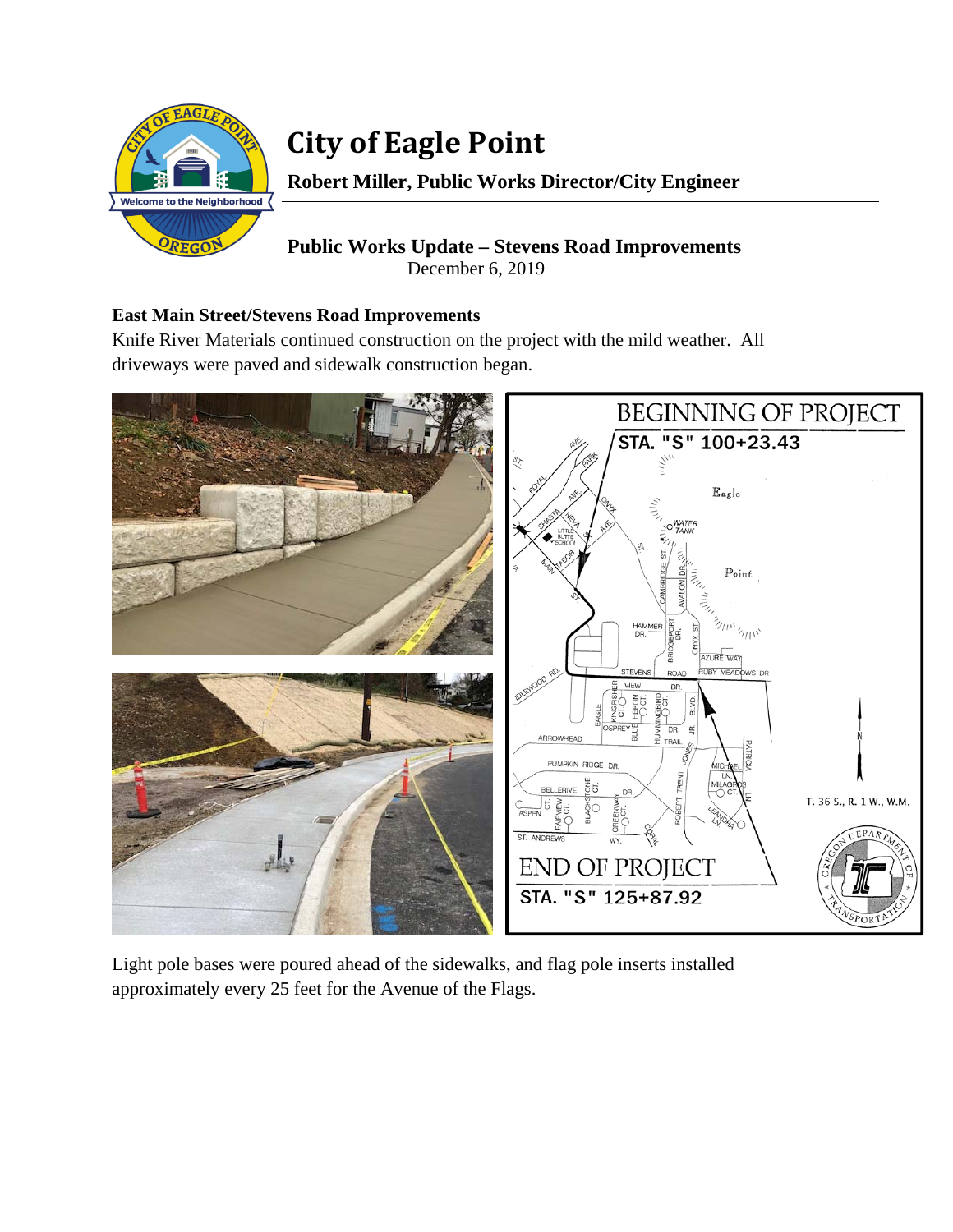

Limits of Project Construction